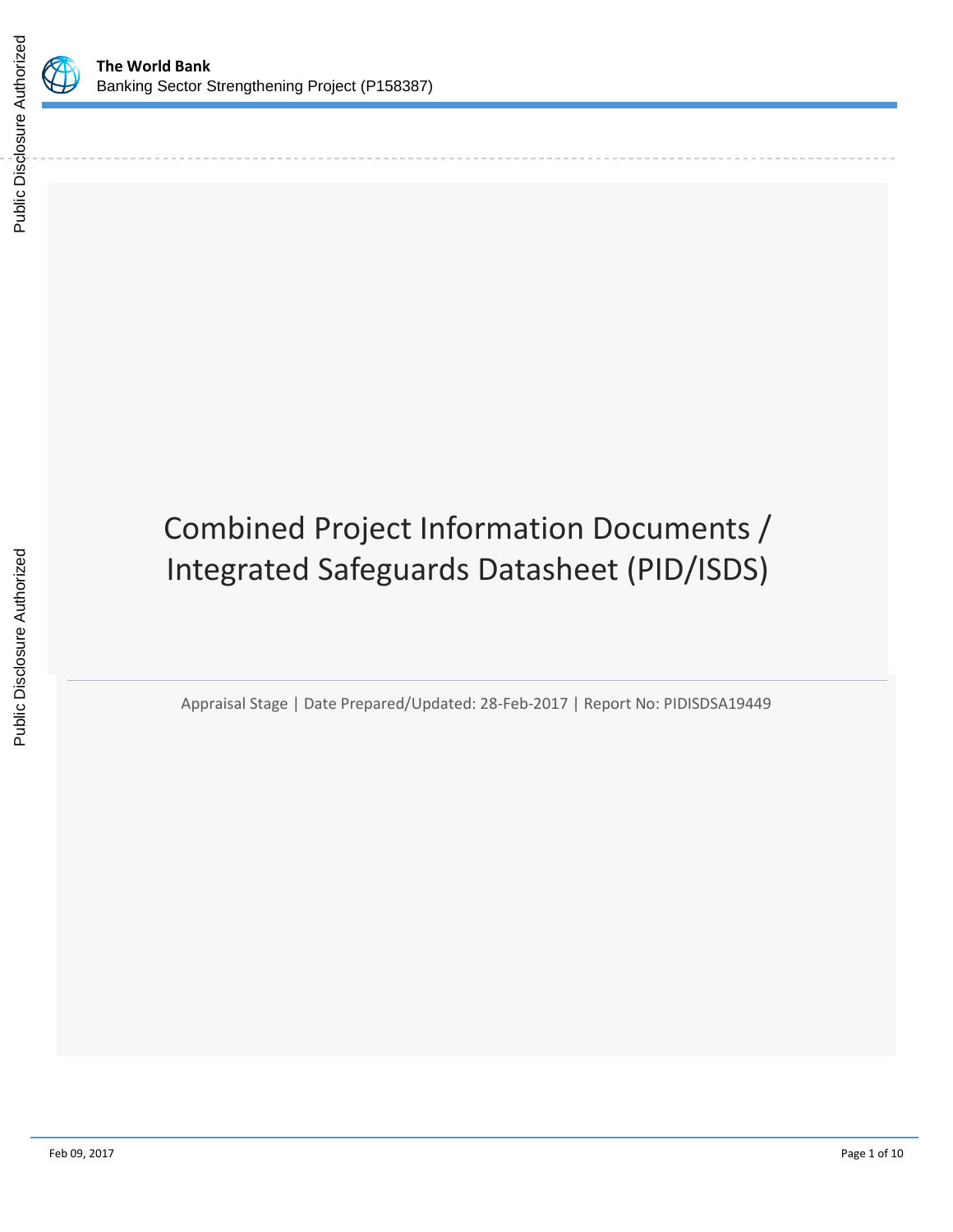

## **BASIC INFORMATION**

#### **OPS\_TABLE\_BASIC\_DATA A. Basic Project Data**

| Country<br>Bosnia and Herzegovina                         | Project ID<br>P158387                                  | Project Name<br><b>Banking Sector</b><br><b>Strengthening Project</b>                              | Parent Project ID (if any)                |
|-----------------------------------------------------------|--------------------------------------------------------|----------------------------------------------------------------------------------------------------|-------------------------------------------|
| Region<br>EUROPE AND CENTRAL ASIA                         | <b>Estimated Appraisal Date</b><br>23-Feb-2017         | <b>Estimated Board Date</b><br>28-Apr-2017                                                         | Practice Area (Lead)<br>Finance & Markets |
| Lending Instrument<br><b>Investment Project Financing</b> | Borrower(s)<br>BiH Ministry of Finance and<br>Treasury | <b>Implementing Agency</b><br>Republika Srpska Ministry<br>of Finance, FBiH Ministry<br>of Finance |                                           |

## Proposed Development Objective(s)

The Project Development Objective (PDO) is to improve the soundness of the banking sector in BiH by enhancing bank regulation, supervision and resolution capacity and enhancing governance of entity development banks.

#### Components

#### Banking Sector Strengthening

#### **Financing (in USD Million)**

| <b>Financing Source</b>                               | Amount |
|-------------------------------------------------------|--------|
| International Bank for Reconstruction and Development | 60.00  |
| <b>Total Project Cost</b>                             | 60.00  |

Environmental Assessment Category

#### C - Not Required

#### Decision

The review did authorize the preparation to continue

Other Decision (as needed)

### **B. Introduction and Context**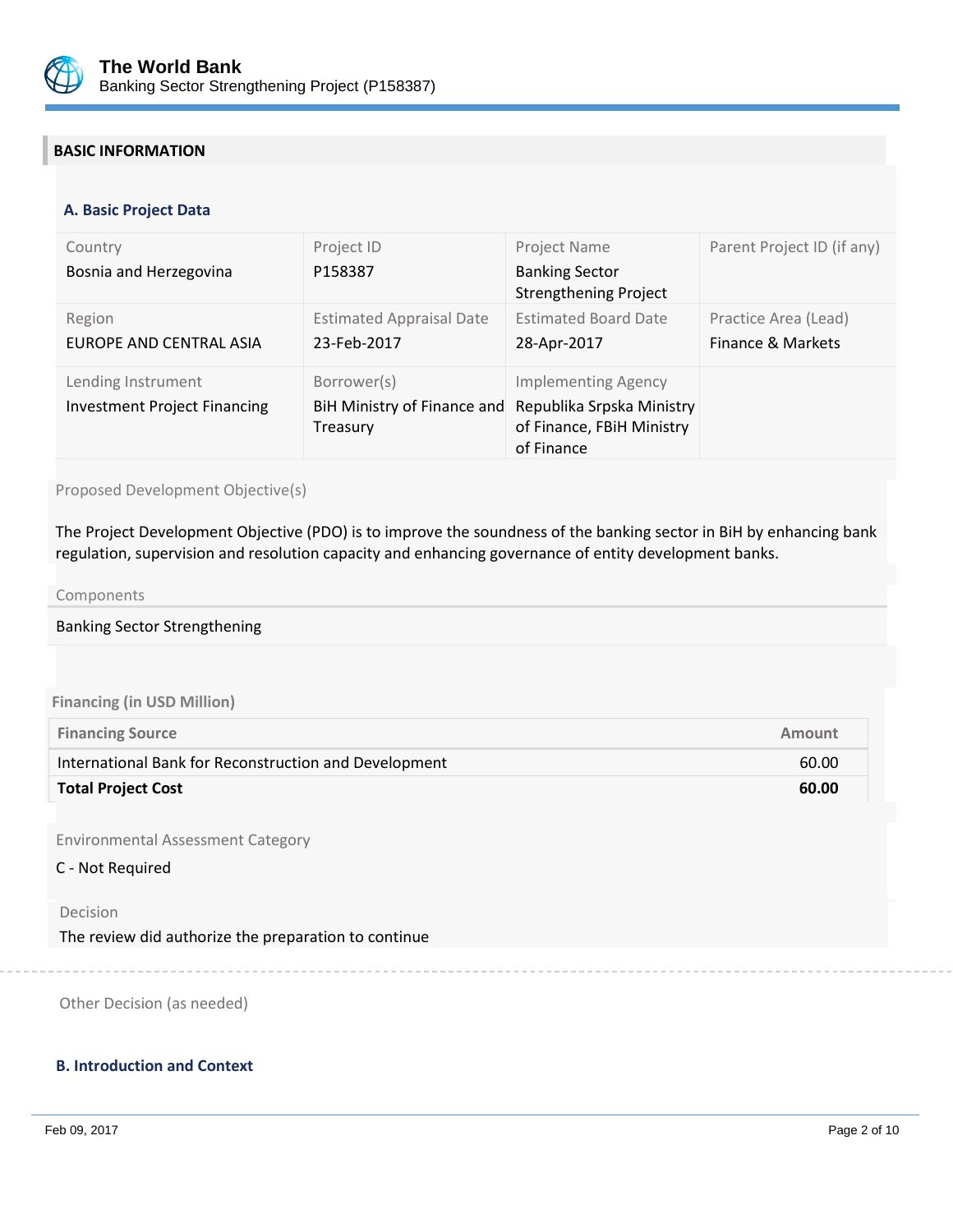

## Country Context

1. **After modest post-crisis recovery, Bosnia and Herzegovina (BiH) continues to struggle with structural problems that undermine economic growth.** Following the global financial crisis (2008/2009) and subsequent Eurozone crisis leading to a double-dip contraction of the economy, the country experienced the beginning of a moderate economic recovery in 2013 when growth reached 2.4 percent. This was interrupted by the floods of May 2014 which impacted almost all sectors of the economy and slowed growth to 1.1 percent in 2014. Following the floods of 2014, and supported by stronger net external demand, the economy recovered in 2015 achieving growth of 3.0 percent. At the same time, the current account balance narrowed down from -7.5 percent of gross domestic product (GDP) in 2014 to -5.5 percent of GDP in 2015 primarily on the back of weaker imports, with lower oil prices bringing down imports of related products. The fiscal deficit is foreseen to further narrow and stay below 1 percent of GDP in 2016 with some key structural rigidities (wage freeze and better targeted social assistance) in public expenditures addressed. However, despite some improvements, the private sector is still hampered by a lackluster business environment, high labor taxes, inflexible labor market policies, uneven transport infrastructure, energy inefficiency and other constraints. Meanwhile, high unemployment at around 25.4 percent, especially among youth, and low productivity of capital are among the factors that constrain income growth in the medium-term.

## Sectoral and Institutional Context

2. **The BiH banking sector dominates the financial sector and is primarily foreign owned.** There are 23 banks in BiH accounting for around 87 percent of financial system assets, which are equivalent to 85 percent of GDP as of end-2015. The banking system comprises mostly foreign subsidiaries—91 percent of the banking sector assets while domestically-owned and state-owned banks account for 7 and 2 percent respectively. The five largest banks represented about half of banking sector assets in 2015. The number of banks operating in BiH remains high relative to peer countries with room for further consolidation.

3. **The banking sector is still dealing with the aftershocks of the global financial crisis that have weakened financial sector asset quality and profitability.** Following credit growth of an annual average of 20 percent between 2004 and 2008, private sector credit growth turned negative at the end of 2009 and since then has grown at an annual rate of only 2-3 percent. The system-wide non-performing loan (NPL) ratio – although on a slightly declining trend – remained high at 12.1 percent in Q3 2016, reflecting the impacts of the financial crisis, lax credit practices, and weak debt recovery mechanisms which hamper banks' efforts to work out NPLs. Profitability has been slightly improving with return on equity (ROE) and return on assets (ROA) standing at 7.1 and 0.9 percent respectively. Although capital adequacy ratio (CAR) is above the regulatory minimum of 12 percent (at 16.1 percent in Q3 2016), there exist wide variations between banks. While Federation BiH Development Bank (RBFBiH) and Republika Srpska (RS) Investment Development Bank (IRBRS) differ in terms of operations conducted and their size, they face significant weaknesses with regard to their institutional and governance arrangements and are both subject to political interference.

## 4. **Against this backdrop, it is essential that the financial safety net is further strengthened by developing a comprehensive resolution regime to deal with the weakest banks either through**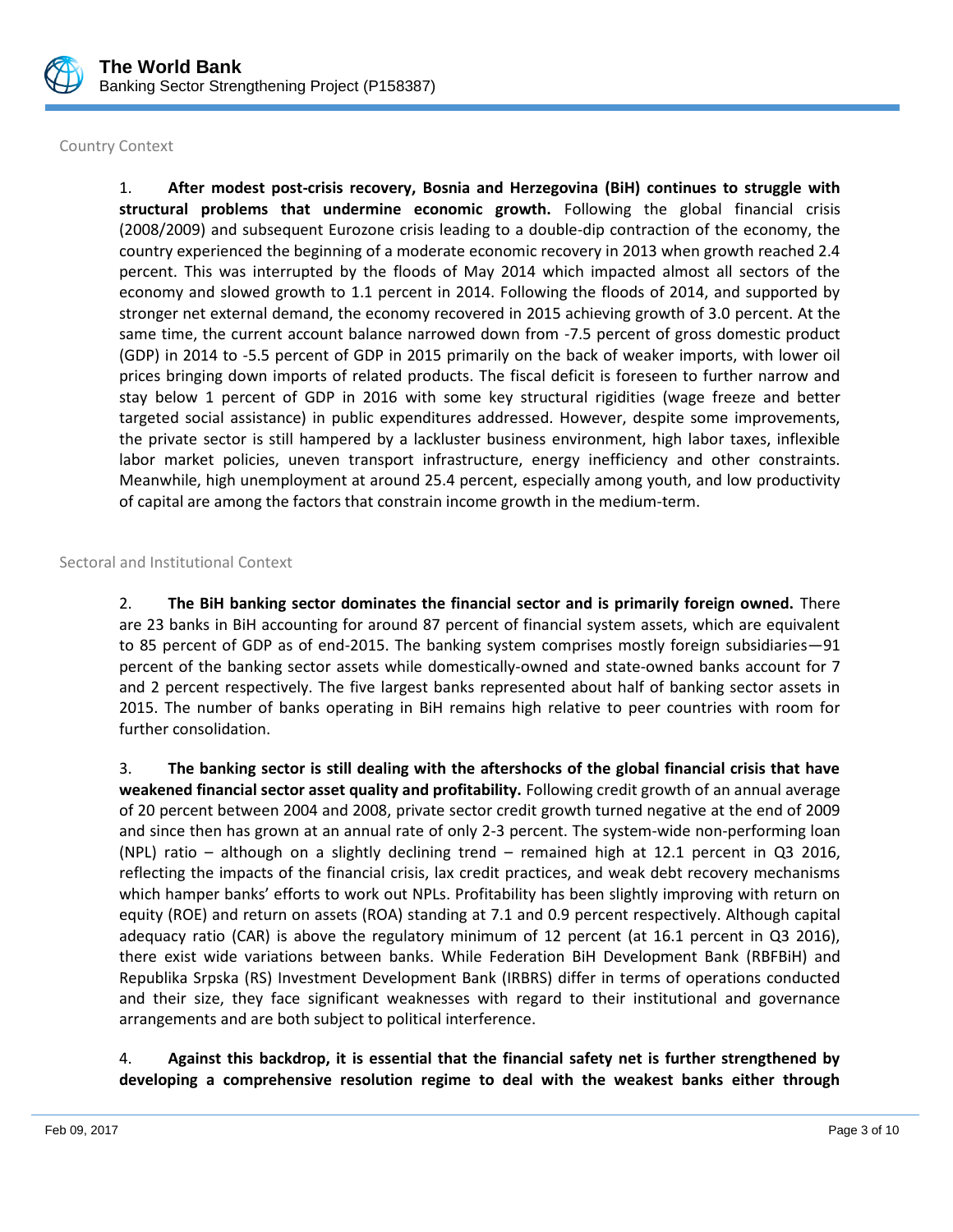

**recovery or resolution/liquidation.** A number of key elements in the financial safety arrangements are either missing or not adequately developed. Banking regulation and supervision have improved during the last decade, but a number of important shortcomings remain. Lack of adequate governance and risk management has contributed to the current number of problem banks. Fragmentation of the institutional framework and the lack of coordination and information sharing between stakeholders are delaying needed reforms and improvements, and result in duplications of effort that waste scarce supervisory resources. The development banks require operational and institutional reform to avoid distortive impacts on the banking sector and facilitate sound corporate governance.

## **C. Proposed Development Objective(s)**

#### Development Objective(s) (From PAD)

The Project Development Objective (PDO) is to improve the soundness of the banking sector in BiH by enhancing bank regulation, supervision and resolution capacity and enhancing governance of entity development banks.

Key Results

## 5. **The PDO level indicators (PDIs) include the following:**

*PDI 1*

a) All banks remain well-capitalized (defined as capital adequacy ratio for each bank in BiH being above the regulatory minimum)

b) Banking agencies review and efficiently respond to cases when banks do not meet prudential norms for capital adequacy and liquidity. Efficiently means the supervisor takes action within 90 days of a bank violating prudential norms for capital adequacy and liquidity.

#### *PDI 2*

Banking agencies performing their legally mandated technical functions in bank resolution, including in any future bank failure.

*PDI 3*

New governance and business model for entity development banks adopted.

6. **These PDO level indicators are underpinned by a series of disbursement linked indicators (DLIs) that will be utilized to achieve these results**.

#### **D. Project Description**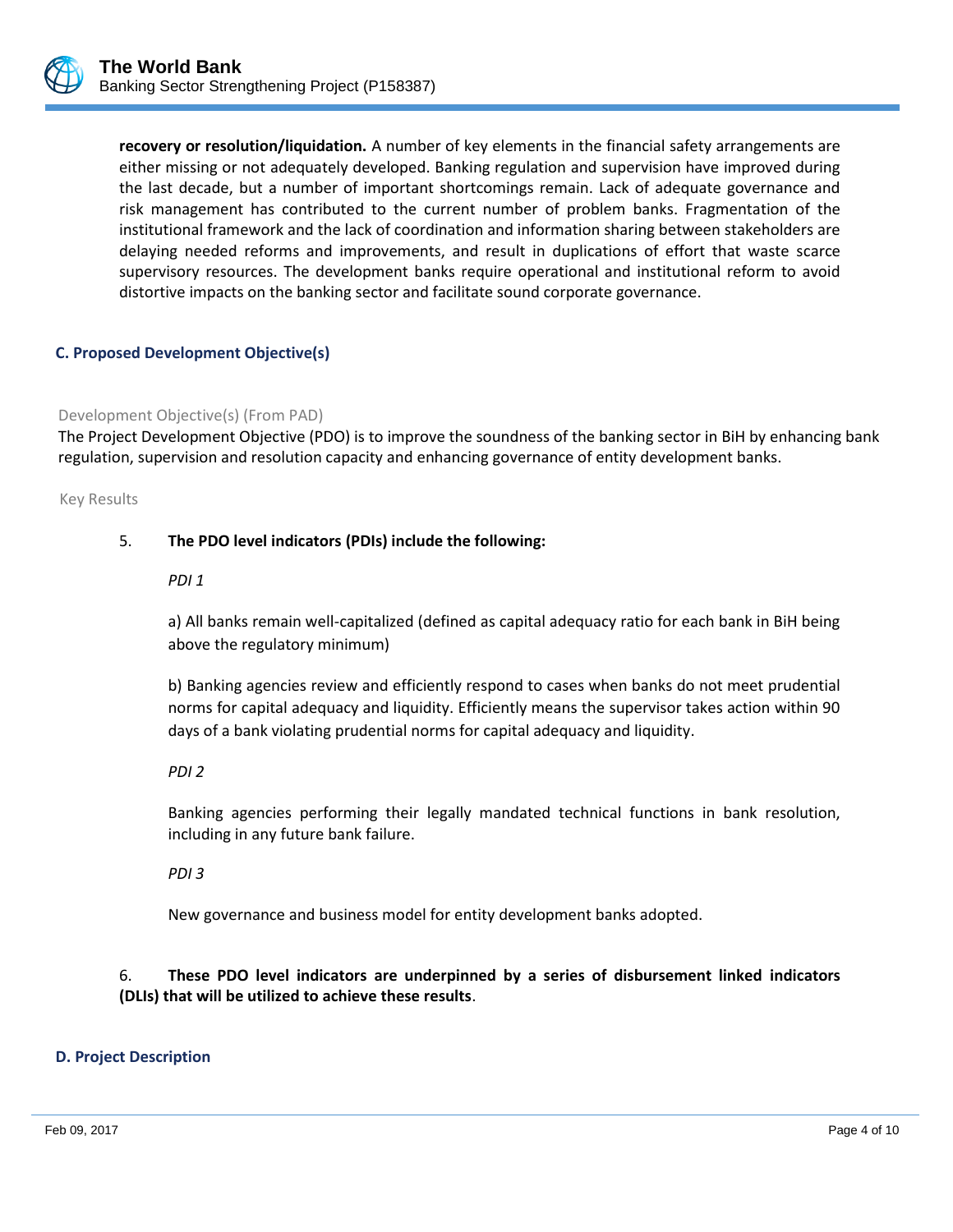7. **The Project Development Objective will be addressed through supporting the authorities in strengthening of the country's banking sector in a sound, stable and inclusive manner**. The project will accomplish this by improving bank regulation and supervision, addressing weaknesses in the banking sector, establishing the new bank resolution framework and enhancing governance and operation of the entity development banks.

8. **The project design is uniquely tailored to ensure that activities proposed for the banking sector are fully harmonized between the entities, creating a uniform environment for banking sector operation**. In a fragmented environment this design provides stability, transparency and predictability for banks and supervisors alike, creating a more stable and resilient financial sector benefiting businesses and citizens.

9. **The Project will follow the results-based format with WB financing made available to the entity MoFs in several tranches based on the achievement of a set of disbursement linked indicators**. Substantial technical assistance is needed to support the authorities to achieve the goals set forth in the program. This will to a large extent be provided by the WB with trust fund assistance but may need to be complemented with further investments in technical assistance to ensure sustainable outcomes.

10. **The project builds around five components that focus on strengthening the banking sector through improving bank regulation and supervision, addressing weaknesses in the banking sector, establishing a bank resolution framework and enhancing governance and operations of the entity development banks**. It aims to support the authorities' implementation of key financial sector reforms identified in the medium term Reform Agenda, in the Banking agencies' FSAP implementation action plans, and in specific requests for assistance from the WB.

## *Component 1: Strengthening regulation and supervision aligned with Basel II/III*

11. **Component 1 focuses on strengthening banking sector regulation and supervision aligned with Basel II/III regimes**. As part of this results area, the project will support the banking agencies in further strengthening capital and liquidity requirements to enhance banks' ability to withstand solvency and liquidity shocks. In support of the so-called Pillar 2 implementation - which aims to enhance the link between an institution's risk profile, its risk management and its capital planning – results area 1 supports the introduction of a risk appetite framework and internal capital adequacy assessment process (ICAAP). This will form the basis for a revised supervisory risk-based methodology aligned with the EU framework aimed at enhancing transparency and harmonization of supervisory review processes.

## *Component 2: Addressing weaknesses in the banking sector*

12. **Component 2 focuses on addressing weaknesses in the banking sector.** As part of the results area, the project seeks to support the enhancement of the terms of reference for asset quality reviews (AQRs), the launch of the 2017 AQRs of twelve remaining banks and enforcement of the results of those AQRs either by mandatory time bound corrective action programs or resolution/liquidation programs for all undercapitalized banks.

## *Component 3: Operationalizing the new bank resolution framework*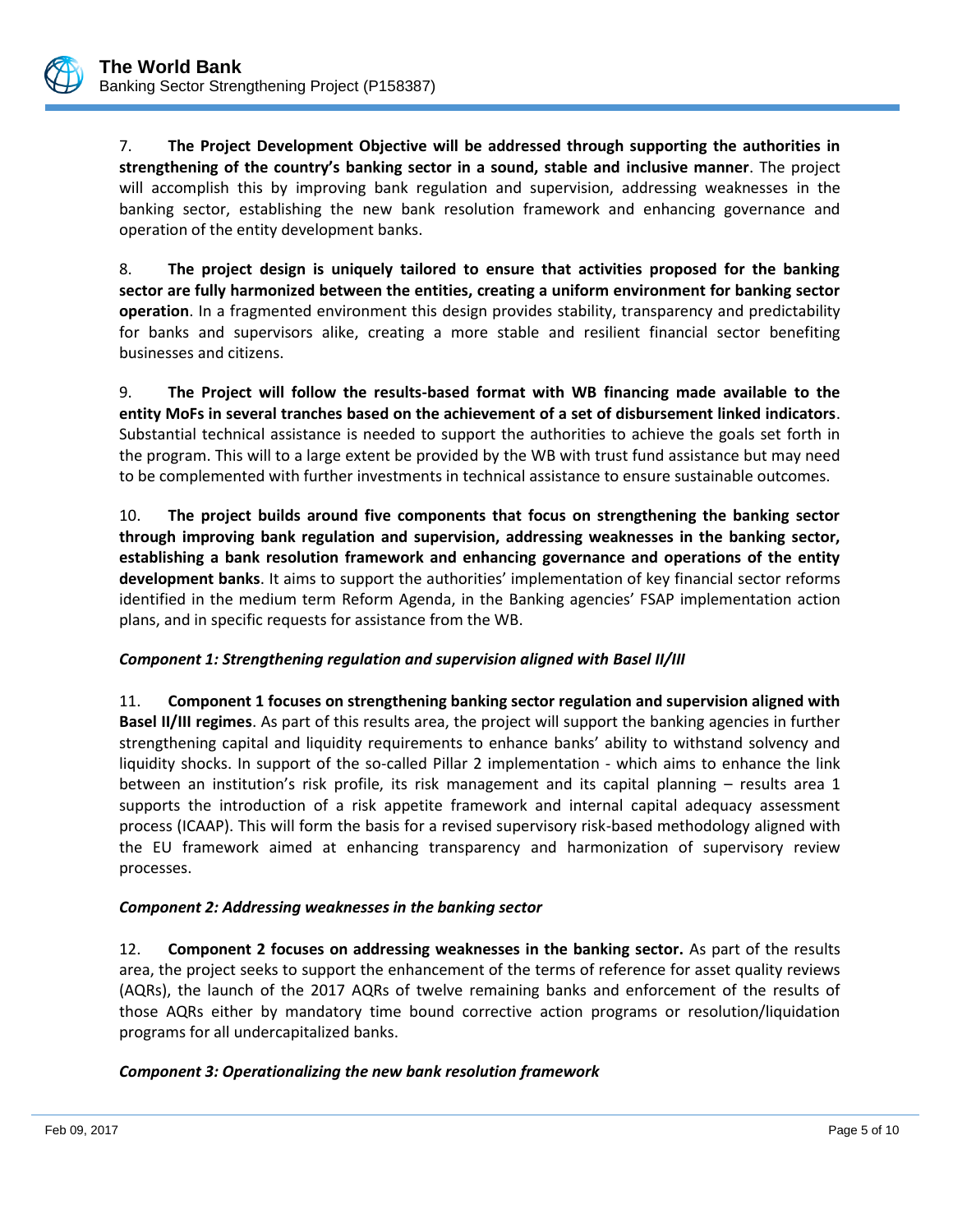

13. **As part of Component 3, the project will support the authorities in implementation of the bank resolution framework as foreseen in the Banking Laws**. The DLIs focus on preparation and adoption of a key set of bylaws and decisions related to bank recovery and resolution, establishment and operationalization of dedicated bank resolution units within the banking agencies, adoption of an internal assessment methodology for recovery plans and subsequent assessment of recovery plans to be submitted by all banks.

## *Component 4: Improving governance and business models of entity development banks*

14. **Component 4 supports strengthening of institutional, corporate governance and supervisory arrangements of the entity development banks**. The DLIs address specific steps to be taken in defining the strategic vision that will restructure the banks' balance sheets, guide the development banks' institutional strengthening, development of a business plan focusing on its implementation, enhancing corporate governance arrangements and alignment of development banks' regulatory and supervisory framework with those required for FBA/BARS-regulated banks.

#### *Component 5: Technical assistance*

15. **While the Bank will provide critical technical assistance for supporting the implementation of this project via complementary trust fund assistance, the volume of work that is ahead of the authorities is significant.** The level of engagement needed to support implementation of the DLIs requires substantial technical assistance and may go beyond that secured by the WB. A small portion of the loan is therefore set aside for technical assistance and operational costs.

#### **E. Implementation**

Institutional and Implementation Arrangements

16. **There will be small project implementation teams (PIT) at each entity Ministry of Finance (MoF).** The Borrower is the Ministry of Finance and Treasury (MoFT) which will make the respective portions of the loan proceeds available to the entity MoFs through Subsidiary Loan Agreements. In addition, focal points will be appointed at each of the banking agencies and the entity development banks to complement the PITs.

17. **The implementation arrangements for both loans are expected to be fairly straightforward as the WB funds will be used applying the results-based financing instrument, and there will be a set number of disbursements against DLIs.** The entity MoFs will house the project and the PITs will be responsible for monitoring of implementation, execution of TA procurement, should there be one, and reporting to the WB. The MoFs will be asked to ensure that they maintain adequate governance and fiduciary arrangements throughout the project implementation period.

.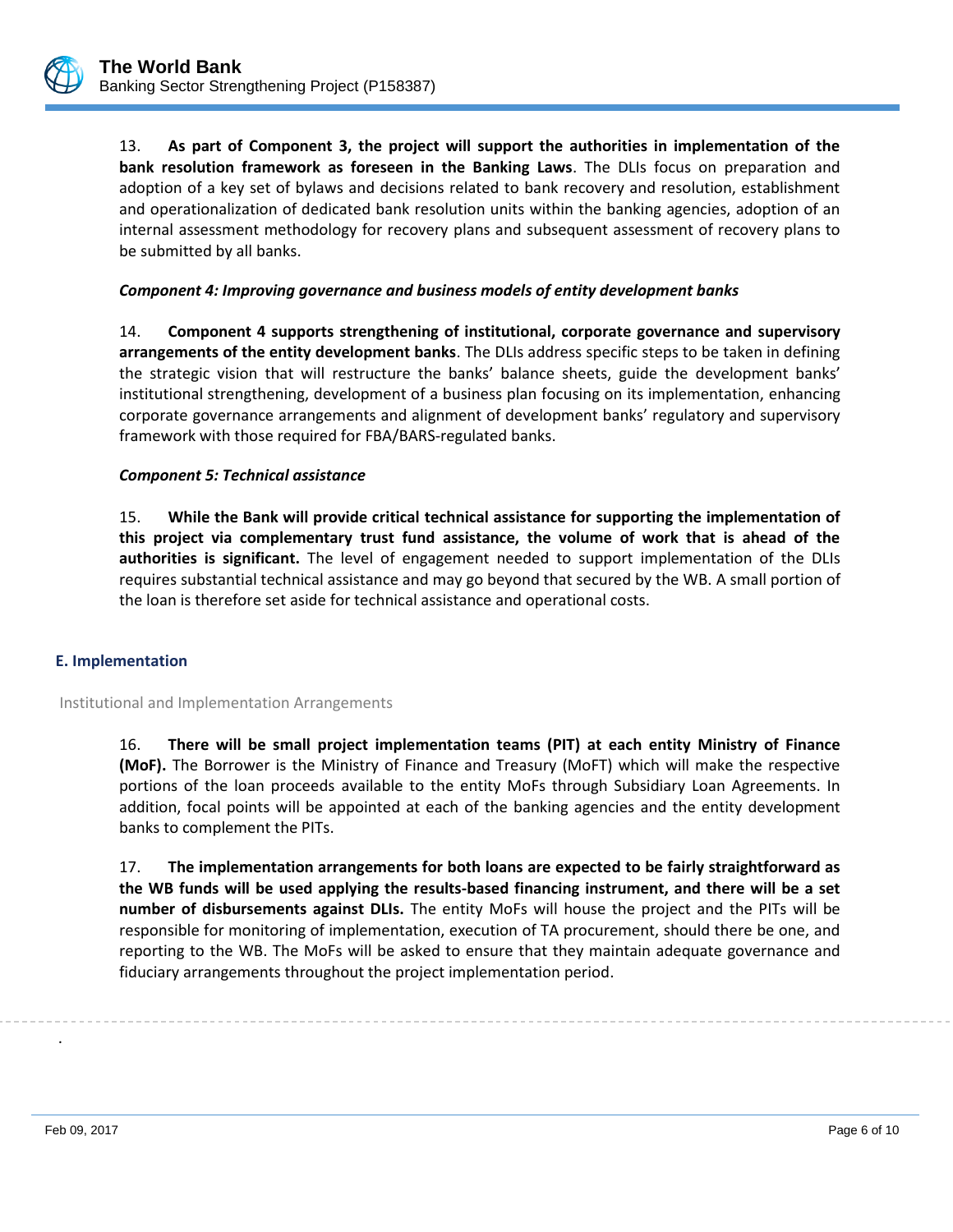

## **F. Project location and Salient physical characteristics relevant to the safeguard analysis (if known)**

## **G. Environmental and Social Safeguards Specialists on the Team**

Esma Kreso,Ifeta Smajic

## **SAFEGUARD POLICIES THAT MIGHT APPLY**

| <b>Safeguard Policies</b>                         | Triggered? | <b>Explanation (Optional)</b>                                                                                                                                                                                                                                                                                                                                                                                             |
|---------------------------------------------------|------------|---------------------------------------------------------------------------------------------------------------------------------------------------------------------------------------------------------------------------------------------------------------------------------------------------------------------------------------------------------------------------------------------------------------------------|
| Environmental Assessment OP/BP 4.01               | <b>No</b>  | The scope of the Project does not include any<br>physical works or activities that may impact the<br>environment. Furthermore, any activities proposed<br>under the assistance of the Project will not result in<br>civil works, reconstruction, renovation or new<br>construction. The policies are related solely to the<br>banking sector and should have no repercussions on<br>the environment or natural resources. |
| Natural Habitats OP/BP 4.04                       | <b>No</b>  |                                                                                                                                                                                                                                                                                                                                                                                                                           |
| Forests OP/BP 4.36                                | <b>No</b>  |                                                                                                                                                                                                                                                                                                                                                                                                                           |
| Pest Management OP 4.09                           | <b>No</b>  |                                                                                                                                                                                                                                                                                                                                                                                                                           |
| Physical Cultural Resources OP/BP 4.11            | <b>No</b>  |                                                                                                                                                                                                                                                                                                                                                                                                                           |
| Indigenous Peoples OP/BP 4.10                     | <b>No</b>  |                                                                                                                                                                                                                                                                                                                                                                                                                           |
| Involuntary Resettlement OP/BP 4.12               | <b>No</b>  | There will be no land acquisition within the project.                                                                                                                                                                                                                                                                                                                                                                     |
| Safety of Dams OP/BP 4.37                         | <b>No</b>  |                                                                                                                                                                                                                                                                                                                                                                                                                           |
| Projects on International Waterways<br>OP/BP 7.50 | <b>No</b>  |                                                                                                                                                                                                                                                                                                                                                                                                                           |
| Projects in Disputed Areas OP/BP 7.60             | <b>No</b>  |                                                                                                                                                                                                                                                                                                                                                                                                                           |

## **KEY SAFEGUARD POLICY ISSUES AND THEIR MANAGEMENT**

#### **A. Summary of Key Safeguard Issues**

1. Describe any safeguard issues and impacts associated with the proposed project. Identify and describe any potential large scale, significant and/or irreversible impacts: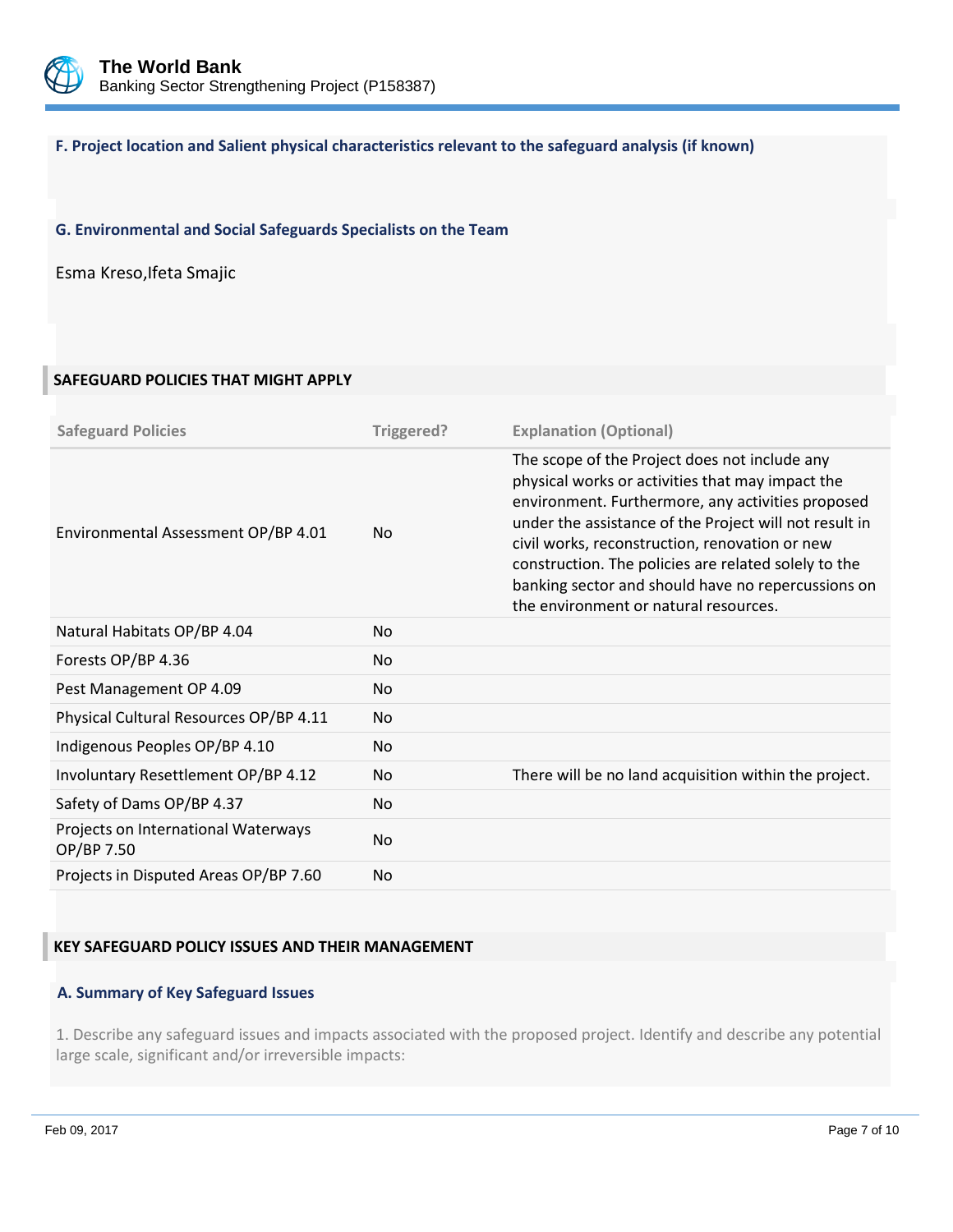

2. Describe any potential indirect and/or long term impacts due to anticipated future activities in the project area:

3. Describe any project alternatives (if relevant) considered to help avoid or minimize adverse impacts.

4. Describe measures taken by the borrower to address safeguard policy issues. Provide an assessment of borrower capacity to plan and implement the measures described.

5. Identify the key stakeholders and describe the mechanisms for consultation and disclosure on safeguard policies, with an emphasis on potentially affected people.

### **B. Disclosure Requirements**

**C. Compliance Monitoring Indicators at the Corporate Level (to be filled in when the ISDS is finalized by the project decision meeting)** 

**The World Bank Policy on Disclosure of Information**

Have relevant safeguard policies documents been sent to the World Bank's Infoshop?

#### NA

Have relevant documents been disclosed in-country in a public place in a form and language that are understandable and accessible to project-affected groups and local NGOs? NA

Feb 09, 2017 Page 8 of 10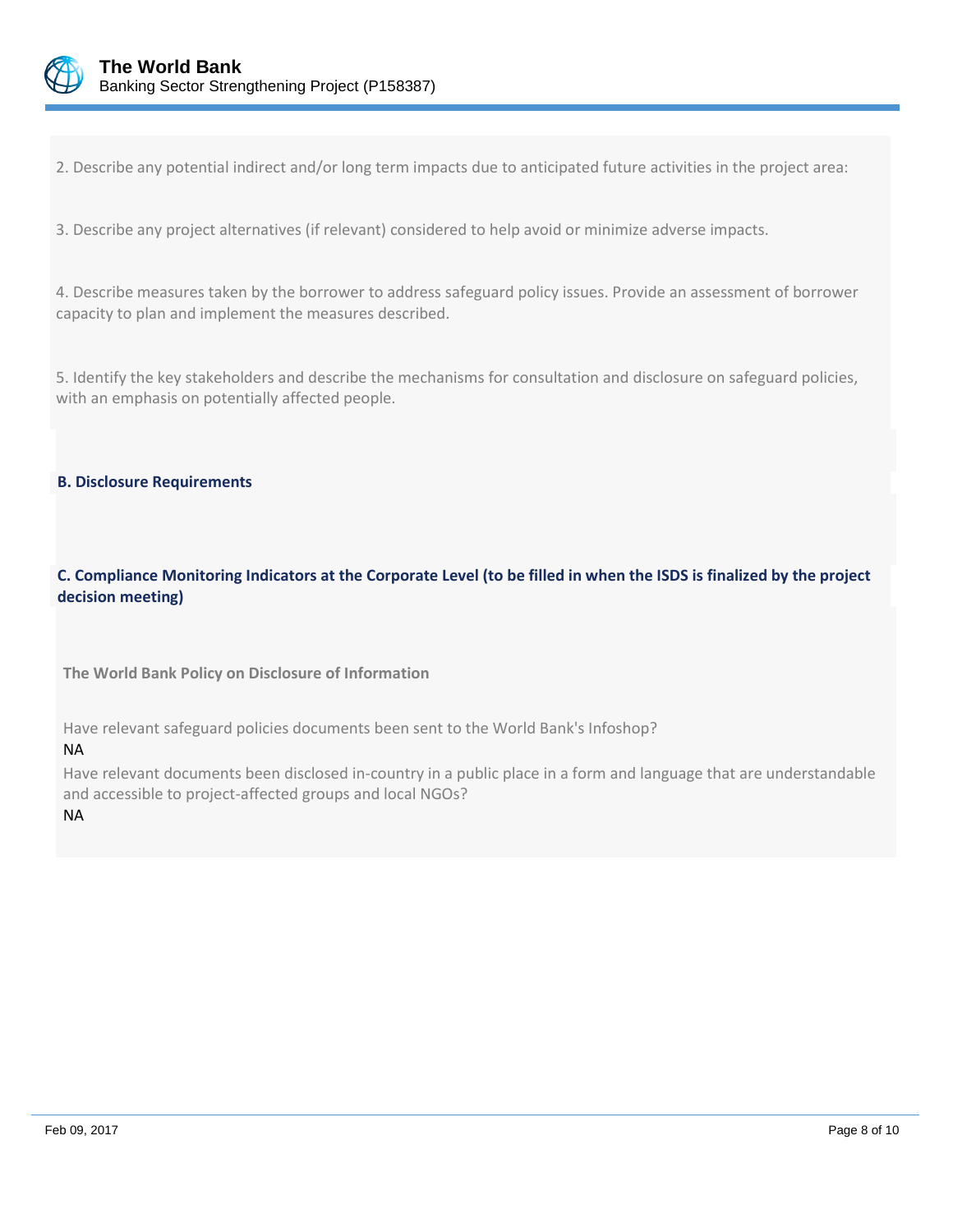

**All Safeguard Policies**

Have satisfactory calendar, budget and clear institutional responsibilities been prepared for the implementation of measures related to safeguard policies?

## NA

Have costs related to safeguard policy measures been included in the project cost?

## NA

Does the Monitoring and Evaluation system of the project include the monitoring of safeguard impacts and measures related to safeguard policies?

### NA

Have satisfactory implementation arrangements been agreed with the borrower and the same been adequately reflected in the project legal documents?

NA

## **CONTACT POINT**

### **World Bank**

Johanna Jaeger Senior Financial Sector Specialist

Ruvejda Aliefendic Senior Private Sector Specialist

## **Borrower/Client/Recipient**

BiH Ministry of Finance and Treasury

#### **Implementing Agencies**

Republika Srpska Ministry of Finance Zoran Tegeltija Minister of Finance mf@mf.vladars.net

FBiH Ministry of Finance Jelka Milićević Minister of Finance FBiH info@fmf.gov.ba